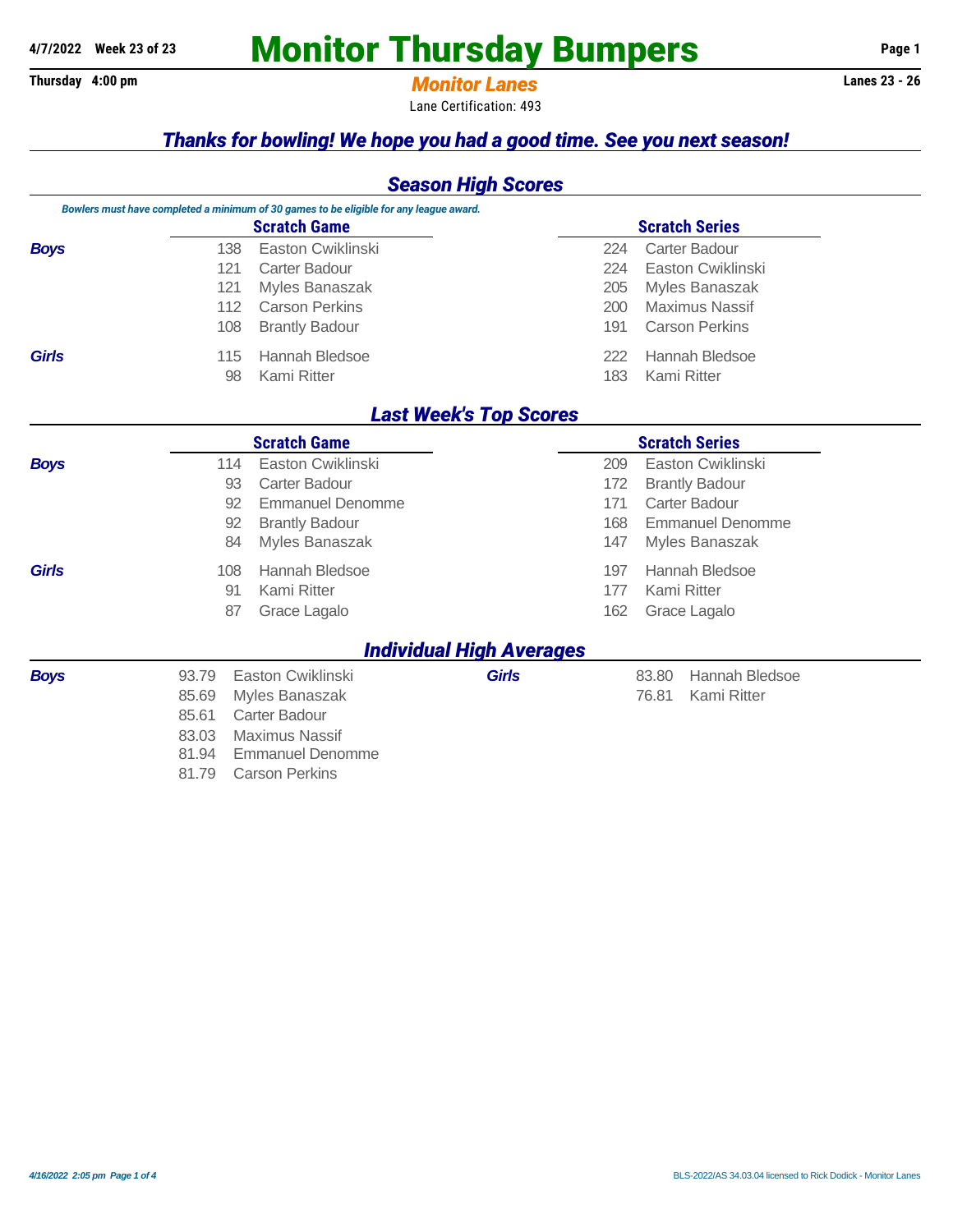### *Team Rosters*

## **1 - COUSIN CREW** Lane 24

|                       |     |                 |    |     |       |              | <b>High</b> | <b>High</b> |
|-----------------------|-----|-----------------|----|-----|-------|--------------|-------------|-------------|
| <b>Name</b>           | Ava | <b>Pins Gms</b> |    | -1- | $-2-$ | <b>Total</b> | Game        | <b>Sers</b> |
| Hannah Bledsoe        | 83  | 3687            | 44 | 108 | 89    | 197          | 115         | 222         |
| <b>Carter Badour</b>  | 85  | 3253            | 38 | 93  | 78    | 171          | 121         | 224         |
| <b>Brantly Badour</b> | 78  | 2654            | 34 | 92  | 80    | 172          | 108         | 187         |

## **2 - STRIKERS** Lane 25

|                         |     |                 |    |     |       |              | <b>High</b> | <b>High</b> |
|-------------------------|-----|-----------------|----|-----|-------|--------------|-------------|-------------|
| <b>Name</b>             | Ava | <b>Pins Gms</b> |    | -1- | $-2-$ | <b>Total</b> | <b>Game</b> | <b>Sers</b> |
| <b>Myles Banaszak</b>   | 85  | 3599            | 42 | 84  | 63    | 147          | 121         | 205         |
| <b>Maximus Nassif</b>   | 83  | 3155            | 38 | 69  | 76    | 145          | 106         | 200         |
| <b>Emmanuel Denomme</b> | 81  | 2950            | 36 | 92  | 76    | 168          | 103         | 187         |

## **3 - PIN PROPELLERS** Lane 26

|                       |            |                 |     |       |       |              | <b>High</b> | <b>High</b> |
|-----------------------|------------|-----------------|-----|-------|-------|--------------|-------------|-------------|
| <b>Name</b>           | <b>Ava</b> | <b>Pins Gms</b> |     | $-1-$ | $-2-$ | <b>Total</b> | Game        | <b>Sers</b> |
| Easton Cwiklinski     | 93         | 3939            | 42  | 114   | 95    | 209          | 138         | 224         |
| <b>Carson Perkins</b> | 81         | 2781            | -34 |       |       |              | 112         | 191         |

## **4 - SPARKLE STARS** Lane 23

| <b>Name</b>        | Ava | <b>Pins Gms</b> |     | -1-1 | $-2-$ | <b>Total</b> | <b>High</b><br>Game | <b>High</b><br><b>Sers</b> |
|--------------------|-----|-----------------|-----|------|-------|--------------|---------------------|----------------------------|
| <b>Kami Ritter</b> | 76  | 2765            | 36  | 86   | 91    | 177          | 98                  | 183                        |
| Grace Lagalo       | Q1  | 2460            | -27 | 75   | 87    | 162          | 120                 | 210                        |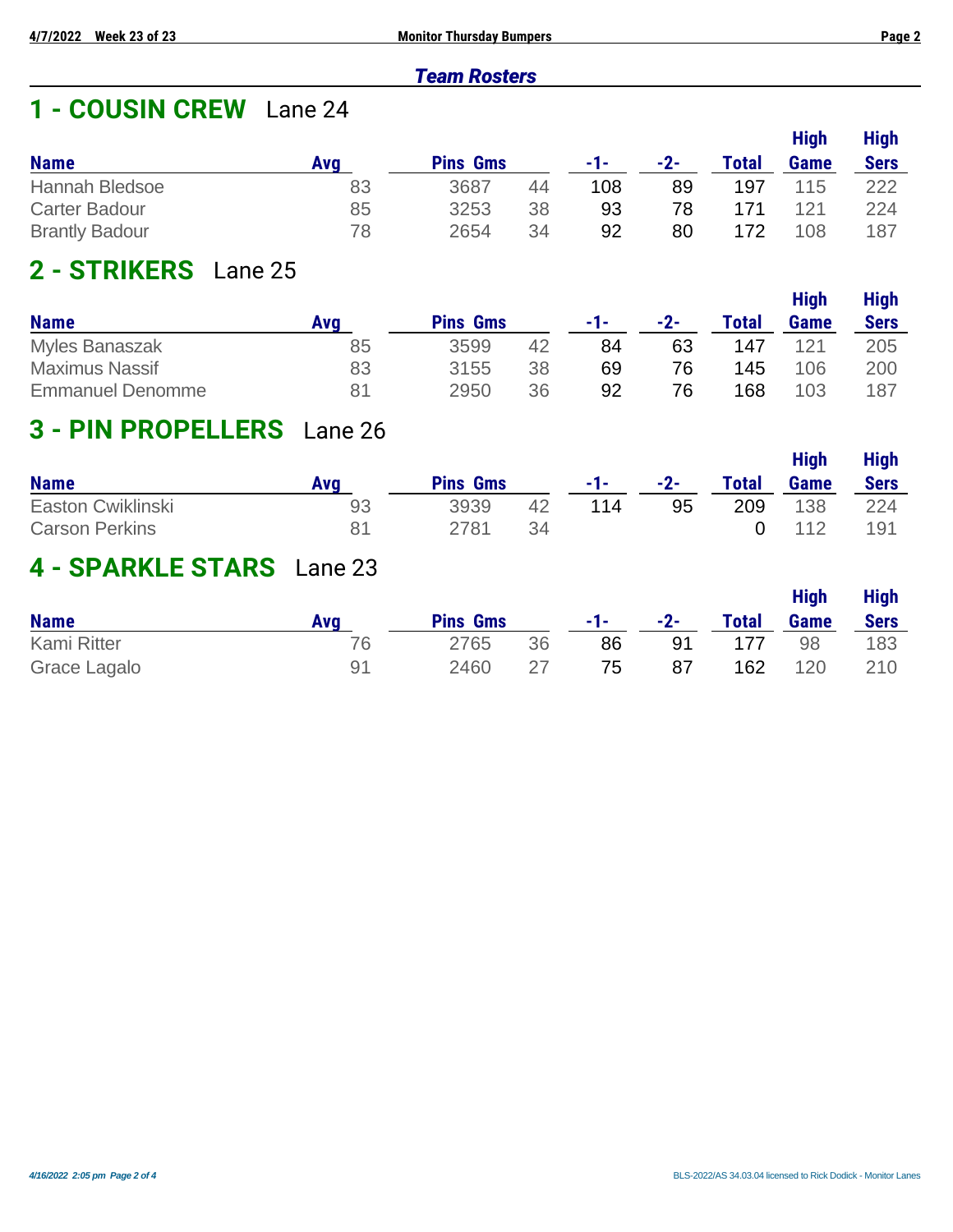### *This Week's Statistics*

|                                   | <b>Over All</b> | <b>Boys</b> | <b>Girls</b>   |
|-----------------------------------|-----------------|-------------|----------------|
| How many people bowled            | 9               | 6           | 3              |
| Number of games bowled            | 18              | 12          | 6              |
|                                   | 86.00           | 84.33       |                |
| Actual average of week's scores   |                 |             | 89.33          |
| How many games above average      | 10              | 6           | 4              |
| How many games below average      | 8               | 6           | $\overline{c}$ |
| Pins above/below average per game | 2.11            | 0.17        | 6.00           |
| How many people raised average    | 5               | 3           | $\overline{2}$ |
| by this amount                    | 0.51            | 0.38        | 0.69           |
| How many people went down         | 4               | 3           | 1              |
| by this amount                    | $-0.50$         | $-0.40$     | $-0.81$        |
|                                   |                 |             |                |
| League average before bowling     | 84.37           | 84.69       | 83.71          |
| League average after bowling      | 84.42           | 84.69       | 83.90          |
| Change in league average          | 0.06            | $-0.01$     | 0.19           |
|                                   |                 |             |                |
| 800s                              |                 |             |                |
| 775s                              |                 |             |                |
| 750s                              |                 |             |                |
| 725s                              |                 |             |                |
| 700s                              |                 |             |                |
| 675s                              |                 |             |                |
| 650s                              |                 |             |                |
| 625s                              |                 |             |                |
| 600s                              |                 |             |                |
| 575s                              |                 |             |                |
| 550s                              |                 |             |                |
| 525s                              |                 |             |                |
|                                   |                 |             |                |
| 500s                              |                 |             |                |
| 475s                              |                 |             |                |
| 450s                              |                 |             |                |
| 425s                              |                 |             |                |
| 400s                              |                 |             |                |
| below 400                         | 9               | 6           | 3              |
|                                   |                 |             |                |
| 300s                              |                 |             |                |
| 275s                              |                 |             |                |
| 250s                              |                 |             |                |
| 225s                              |                 |             |                |
| 200s                              |                 |             |                |
| 175s                              |                 |             |                |
| 150s                              |                 |             |                |
| 125s                              |                 |             |                |
| 100s                              | $\overline{c}$  | 1           | 1              |
| below 100                         | 16              | 11          | 5              |
|                                   |                 |             |                |